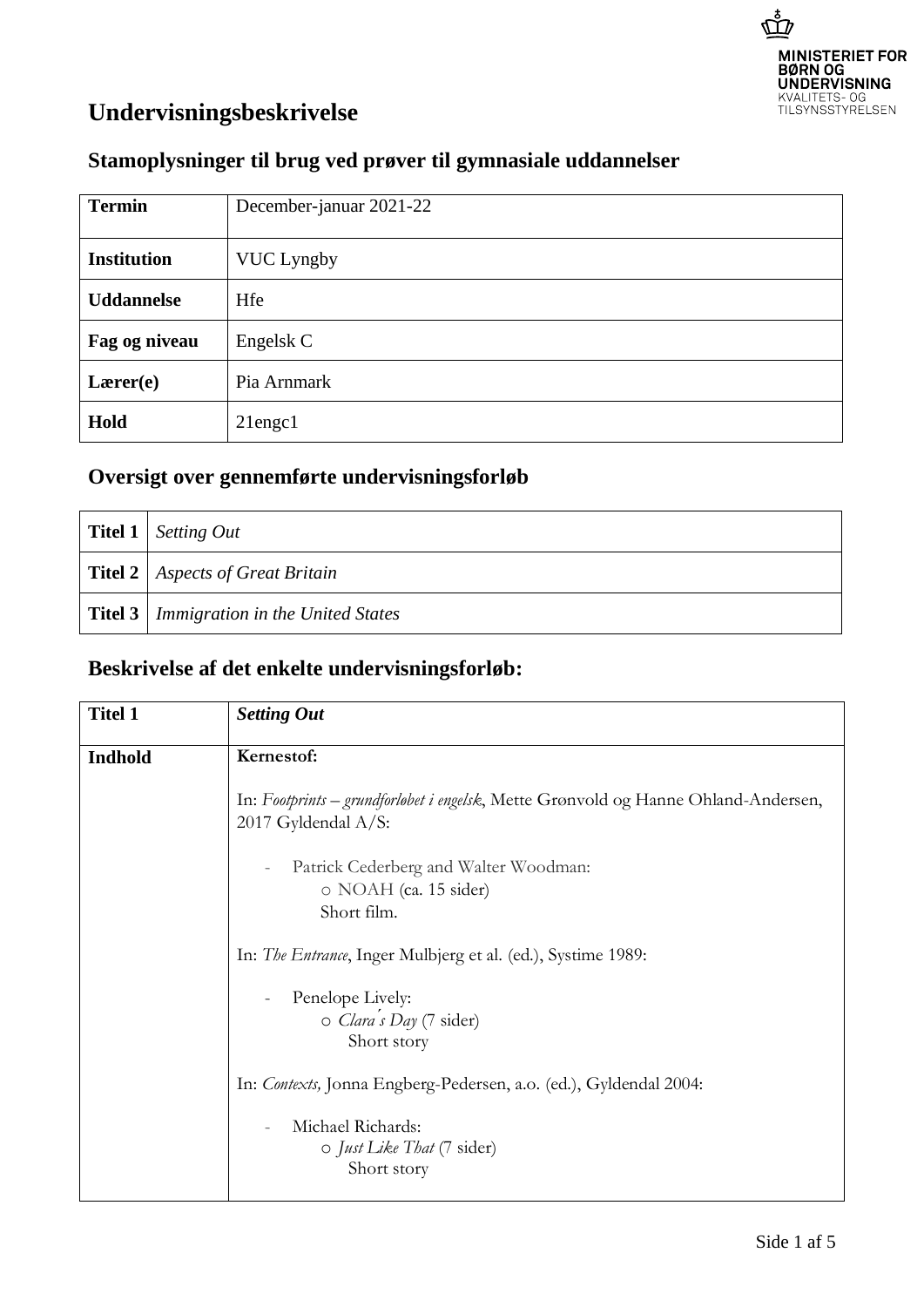|                                      |                                                                                                                                                                                                                                                                                                                                                                                                                                                                                                                                                                                                                                                                                                                                                                                                                                                                                                 | <b>MINISTERIET FOR</b><br>RN OG |
|--------------------------------------|-------------------------------------------------------------------------------------------------------------------------------------------------------------------------------------------------------------------------------------------------------------------------------------------------------------------------------------------------------------------------------------------------------------------------------------------------------------------------------------------------------------------------------------------------------------------------------------------------------------------------------------------------------------------------------------------------------------------------------------------------------------------------------------------------------------------------------------------------------------------------------------------------|---------------------------------|
|                                      | In: Contexts, Jonna Engberg-Pedersen, a.o. (ed.), Gyldendal 2004:                                                                                                                                                                                                                                                                                                                                                                                                                                                                                                                                                                                                                                                                                                                                                                                                                               | OG<br><b>RELSEN</b>             |
|                                      | Ernest Hemingway:<br>o Indian Camp (6 sider), short story.                                                                                                                                                                                                                                                                                                                                                                                                                                                                                                                                                                                                                                                                                                                                                                                                                                      |                                 |
|                                      | Papegøjebogen - en differentieret engelsk grammatik, Andrico, 2014, Clara<br>Ehrenreich, Astrid Holm, Bodil Riis og Jette Steensen.                                                                                                                                                                                                                                                                                                                                                                                                                                                                                                                                                                                                                                                                                                                                                             |                                 |
|                                      | Ordbogen.com                                                                                                                                                                                                                                                                                                                                                                                                                                                                                                                                                                                                                                                                                                                                                                                                                                                                                    |                                 |
|                                      | Supplerende stof:                                                                                                                                                                                                                                                                                                                                                                                                                                                                                                                                                                                                                                                                                                                                                                                                                                                                               |                                 |
|                                      | In: American History, David Nye, Systime, 2021:                                                                                                                                                                                                                                                                                                                                                                                                                                                                                                                                                                                                                                                                                                                                                                                                                                                 |                                 |
|                                      | Chapter 4.3:<br>O Native Americans and African Americans (2 sider)<br>Non-fiction                                                                                                                                                                                                                                                                                                                                                                                                                                                                                                                                                                                                                                                                                                                                                                                                               |                                 |
|                                      | In: Contexts, Jonna Engberg-Pedersen, a.o. (ed.), Gyldendal 2004:                                                                                                                                                                                                                                                                                                                                                                                                                                                                                                                                                                                                                                                                                                                                                                                                                               |                                 |
|                                      | Tools (13 sider)                                                                                                                                                                                                                                                                                                                                                                                                                                                                                                                                                                                                                                                                                                                                                                                                                                                                                |                                 |
|                                      | In: Toolbox - tools for analyzing English Texts, 2017 Gyldendal A/S, ed. Jonna,<br>Engberg-Pedersen, Mette Grønvold og Hanne Ohland-Andersen:                                                                                                                                                                                                                                                                                                                                                                                                                                                                                                                                                                                                                                                                                                                                                   |                                 |
|                                      | How to read a novel and a short story, (10 sider)                                                                                                                                                                                                                                                                                                                                                                                                                                                                                                                                                                                                                                                                                                                                                                                                                                               |                                 |
| Omfang                               | Ca. 33 lektioner á 45 min. / ca. 60 sider                                                                                                                                                                                                                                                                                                                                                                                                                                                                                                                                                                                                                                                                                                                                                                                                                                                       |                                 |
| <b>Særlige</b><br>fokuspunkter       | The topic focuses on:                                                                                                                                                                                                                                                                                                                                                                                                                                                                                                                                                                                                                                                                                                                                                                                                                                                                           |                                 |
|                                      | The relationships between parents and children, lovers, adults, the<br>individual and the surrounding world as represented in short film and<br>English novels in different English-speaking cultures (Great Britain,<br>Australia and the United States) and eras.<br>The main focus: the development of the identity of the individual and the<br>associated inherent possibilities and limitations posed by different cultures<br>and eras in various English-speaking cultures. These are key to an<br>understanding of specific national-, regional and gender identities in<br>historic- and contemporary English-speaking cultures.<br>Introduction to analytical terms used for analysing fiction and non-fiction.<br>Oral proficiency: discussing the texts, expression opinions.<br>Putting texts into a broader context.<br>Introduction English grammar and grammar exercises.<br>٠ |                                 |
| <b>Væsentligste</b><br>arbejdsformer | Klasseundervisning, par- og gruppearbejde, gruppepræsentationer samt<br>٠<br>grammatikøvelser.                                                                                                                                                                                                                                                                                                                                                                                                                                                                                                                                                                                                                                                                                                                                                                                                  |                                 |

 $\vec{\mathbb{P}}$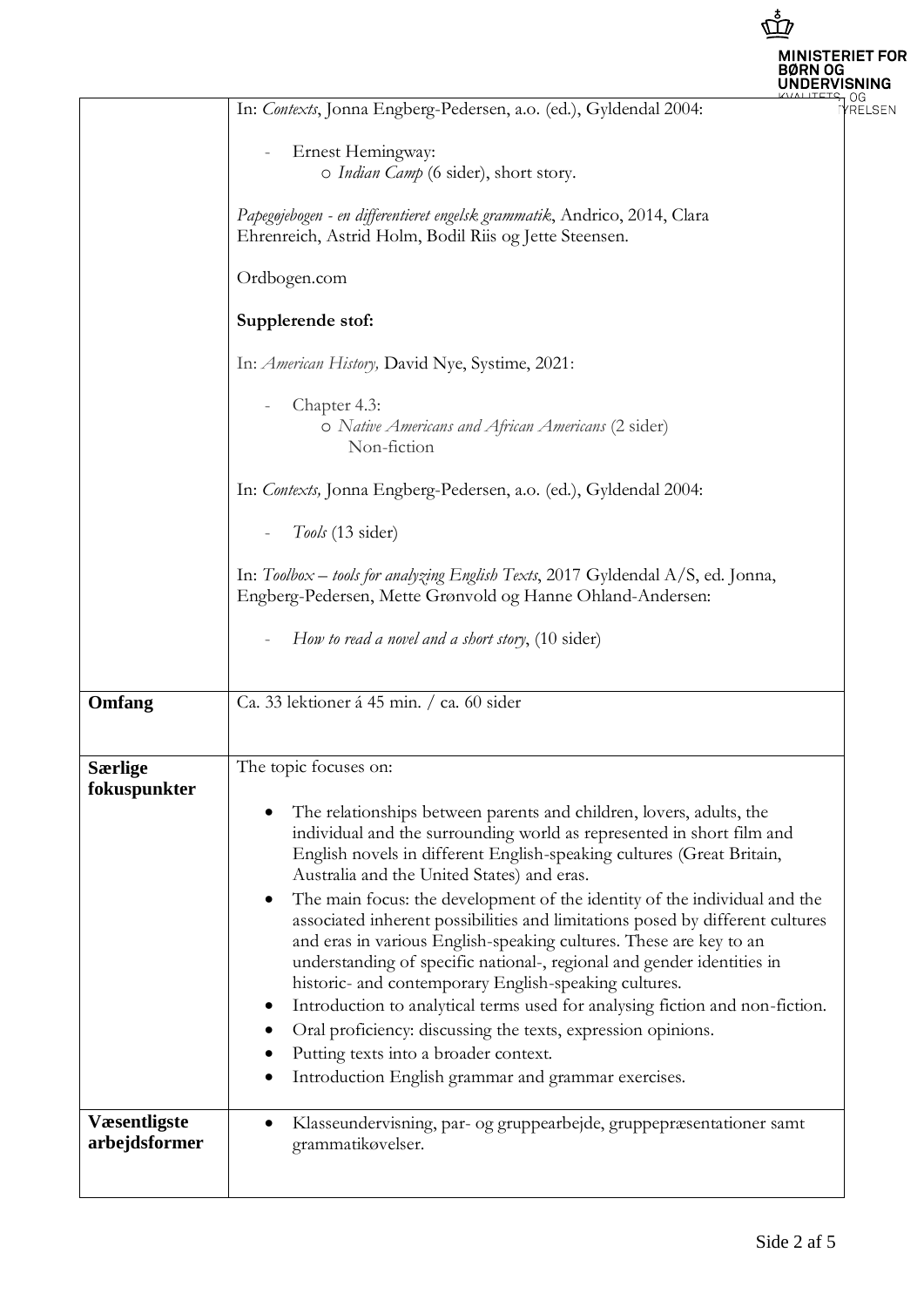

| <b>Titel 2</b> | <b>Aspects of Great Britain</b>                                                                                                         |
|----------------|-----------------------------------------------------------------------------------------------------------------------------------------|
| Indhold        | Kernestof:                                                                                                                              |
|                | In: Worlds of English, Anne Mette Finderup og Agnete Fog, Systime 2021:                                                                 |
|                | Penelope Lively, 1978<br>O The Happiest Days of your Life, (5 sider).<br>Fiction.                                                       |
|                | Editorial, The Guardian, January 21, 2008:<br>O The Rich: Mind the gap (2 sider).<br>Non-fiction.                                       |
|                | In: Worlds of English, Anne Mette Finderup og Agnete Fog, Systime 2021):                                                                |
|                | John Agard, 1985<br>o Listen Mr Oxford don, (2 sider).<br>Poem                                                                          |
|                | Papegojebogen - en differentieret engelsk grammatik, Andrico, 2014, Clara<br>O<br>Ehrenreich, Astrid Holm, Bodil Riis og Jette Steensen |
|                | Ordbogen.com                                                                                                                            |
|                | Supplerende materiale:                                                                                                                  |
|                | In: Worlds of English, Anne Mette Finderup, Agnete Fog, Systime 2021:                                                                   |
|                | David Crystal on English (videos): Interview with David Crystal in<br>Wales, December 2011, (7 sider), non-fiction:                     |
|                | Watch! Crystal on English as a global language<br>Watch! Crystal on new Englishes                                                       |
|                | Watch! Crystal on Caribbean English and John Agard                                                                                      |
|                | Watch! Crystal on Standard English grammar                                                                                              |
|                | Watch! Crystal on Standard English accent                                                                                               |
|                | Watch! Crystal on English dialects                                                                                                      |
|                | Social Classes in Britain: https://www.youtube.com/watch?v=jNrUsAbGLYM,<br>non-fiction (2 sider).                                       |
|                | Uddrag:<br>'Small Axe': Mangrove (TV-episode 2020), Steve McQueen<br>$\circ$<br>Fiction (5 sider)                                       |
| Omfang         | Ca. 21 lektioner á 45 min. / ca. 23 sider                                                                                               |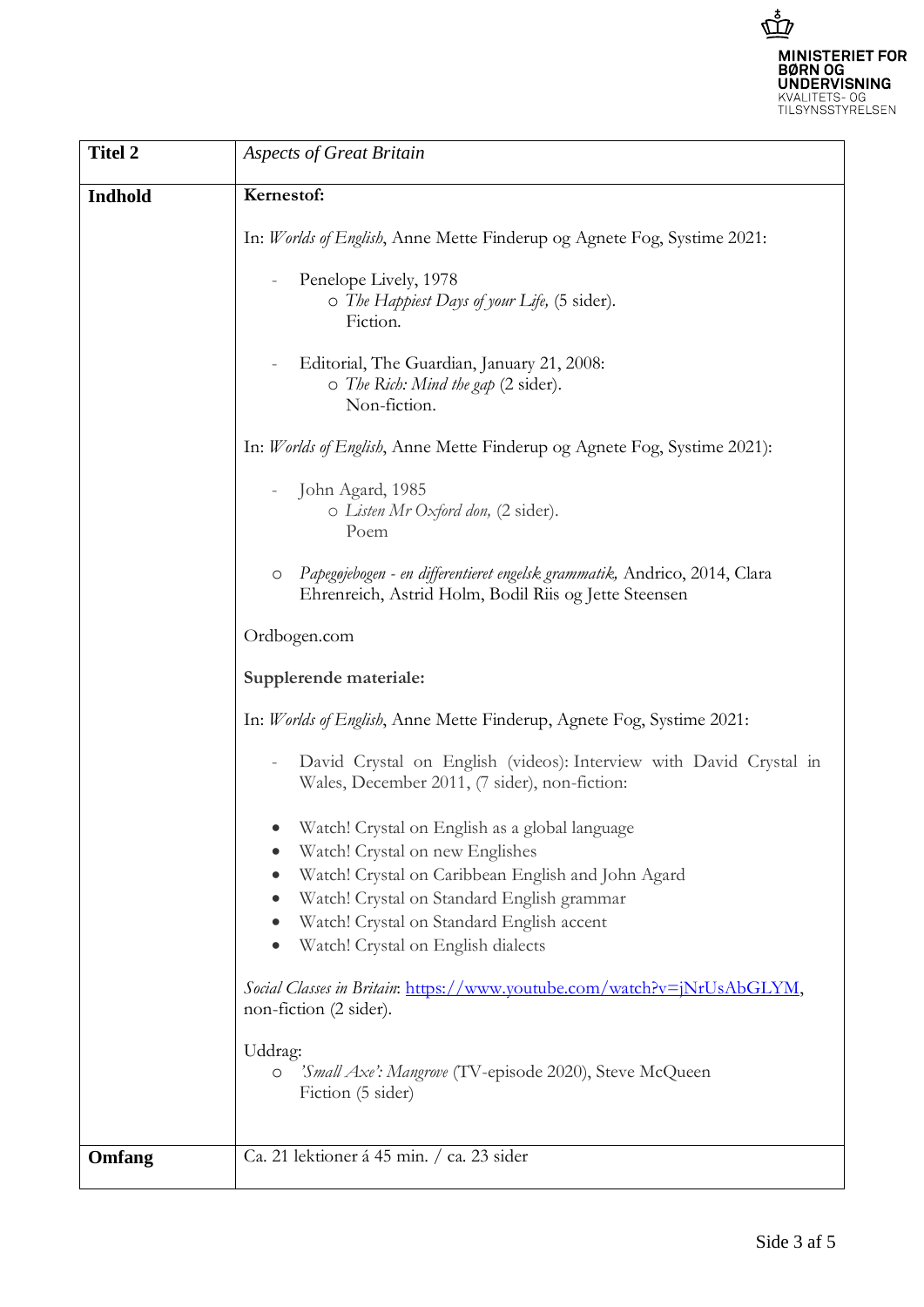|                                       | <b>MINISTERIET FOR</b><br><b>BØRN OG</b><br>UNDERVISNING                                                                                                                                                                                                                                                                                                                                                                                                                                                                                                                                                                                                                                                                                                                 |
|---------------------------------------|--------------------------------------------------------------------------------------------------------------------------------------------------------------------------------------------------------------------------------------------------------------------------------------------------------------------------------------------------------------------------------------------------------------------------------------------------------------------------------------------------------------------------------------------------------------------------------------------------------------------------------------------------------------------------------------------------------------------------------------------------------------------------|
| <b>Særlige</b><br>fokuspunkter        | KYALITETS OG<br>The topic focuses on:<br><b>/RELSEN</b><br>Social class in Britain, the English school system (fee-paying schools vs.<br>$\bullet$<br>state schools).<br>Accents as indicators of social class.<br>$\bullet$<br>Multicultural Britain.<br>$\bullet$<br>Multicultural Britain and social class.<br>Global English and English as a lingua franca<br>$\bullet$<br>Introduction to analytical terms used for analysing fiction and non-fiction.<br>Oral proficiency: discussing the texts, expression opinions.<br>Putting texts into a broader context.<br>Introduction to linguistic style: formal language, everyday language, slang,<br>$\bullet$<br>accents as indicators of social class; RP, public school English and<br>cockney as well as Creole. |
| <b>V</b> æsentligste<br>arbejdsformer | Klasseundervisning, par- og gruppearbejde, gruppepræsentationer samt<br>$\bullet$<br>grammatikøvelser.                                                                                                                                                                                                                                                                                                                                                                                                                                                                                                                                                                                                                                                                   |

| <b>Titel 3</b> | Immigration in the United States                                                                      |
|----------------|-------------------------------------------------------------------------------------------------------|
| Indhold        | Kernestof:                                                                                            |
|                | In: Follow that Dream: American Themes, (eds. Bitten Arildsen and Chris<br>Plougheld), Systime, 1997: |
|                | Jimi Santiago Baca:<br>o "Immigrants In Our Own Land" (1982), (1 side), poem                          |
|                | In: The International Herald Tribune, November 24, 2004:                                              |
|                | Suki Kim:                                                                                             |
|                | o 'Fresh Off the Boat in Queens", (3 sider), non-fiction                                              |
|                | Supplerende materiale:                                                                                |
|                | In: Follow that Dream: American Themes, (eds. Bitten Arildsen and Chris<br>Plougheld), Systime, 1997: |
|                | - Helle Birk,                                                                                         |
|                | o Immigration (2008), (2 sider), non-fiction.                                                         |
|                | In: Follow that Dream: American Themes, (eds. Bitten Arildsen and Chris<br>Plougheld), Systime, 1997: |
|                | The Economist, 2007:                                                                                  |

 $\mathring{\vec{\mathbb{D}}}$